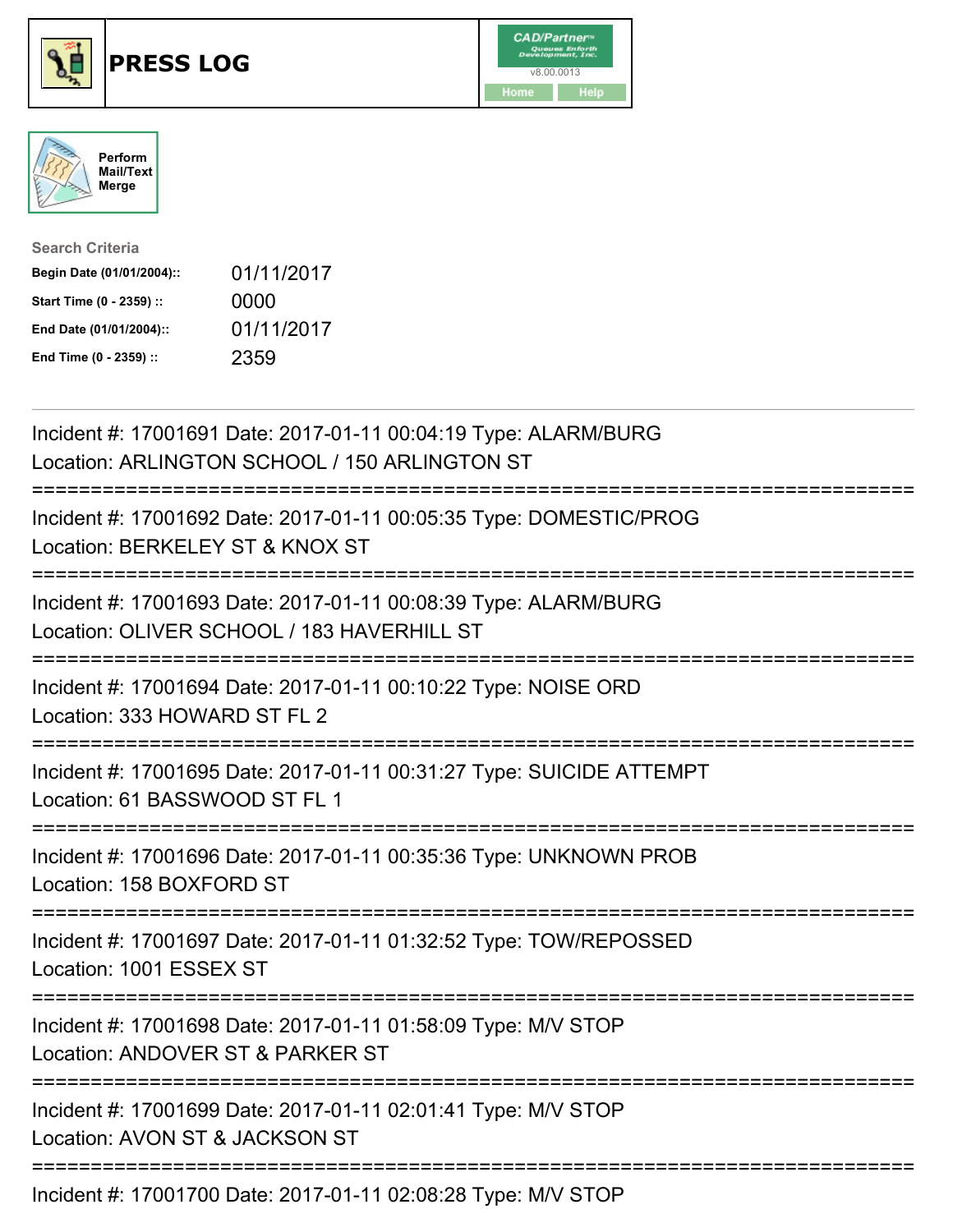Location: 439 S UNION ST

=========================================================================== Incident #: 17001701 Date: 2017-01-11 02:16:58 Type: M/V STOP Location: COMMON ST & HAMPSHIRE ST =========================================================================== Incident #: 17001702 Date: 2017-01-11 02:20:03 Type: BUILDING CHK Location: VERIZON WIRELESS / 435 WINTHROP AV =========================================================================== Incident #: 17001703 Date: 2017-01-11 02:20:44 Type: SUS PERS/MV Location: N PARISH RD & OSGOOD ST =========================================================================== Incident #: 17001704 Date: 2017-01-11 02:34:13 Type: B&E/PROG Location: 8 INMAN ST =========================================================================== Incident #: 17001705 Date: 2017-01-11 02:36:13 Type: ALARMS Location: COMMUNITY DAY CHARTER SCHOOL / 73 PROSPECT ST =========================================================================== Incident #: 17001706 Date: 2017-01-11 02:50:59 Type: M/V STOP Location: TOW/ABANDONED / GENERAL ST & PROSPECT ST =========================================================================== Incident #: 17001707 Date: 2017-01-11 02:57:15 Type: BUILDING CHK Location: DUNKIN DONUTS / 581 ANDOVER ST =========================================================================== Incident #: 17001708 Date: 2017-01-11 04:23:44 Type: SUS PERS/MV Location: 424 LOWELL ST =========================================================================== Incident #: 17001709 Date: 2017-01-11 04:33:59 Type: ALARM/BURG Location: COMMUNITY DAY CARE / 73 PROSPECT =========================================================================== Incident #: 17001710 Date: 2017-01-11 04:37:49 Type: M/V STOP Location: HAMPSHIRE ST & LOWELL ST =========================================================================== Incident #: 17001711 Date: 2017-01-11 06:10:08 Type: MV/BLOCKING Location: 53 EUTAW ST =========================================================================== Incident #: 17001712 Date: 2017-01-11 06:48:26 Type: MAL DAMAGE Location: 19 CLARKE ST =========================================================================== Incident #: 17001713 Date: 2017-01-11 06:57:56 Type: ALARM/BURG Location: DENROCK CLUBHOUSE / 1 RIVERPOINT WAY =========================================================================== Incident #: 17001714 Date: 2017-01-11 07:12:53 Type: M/V STOP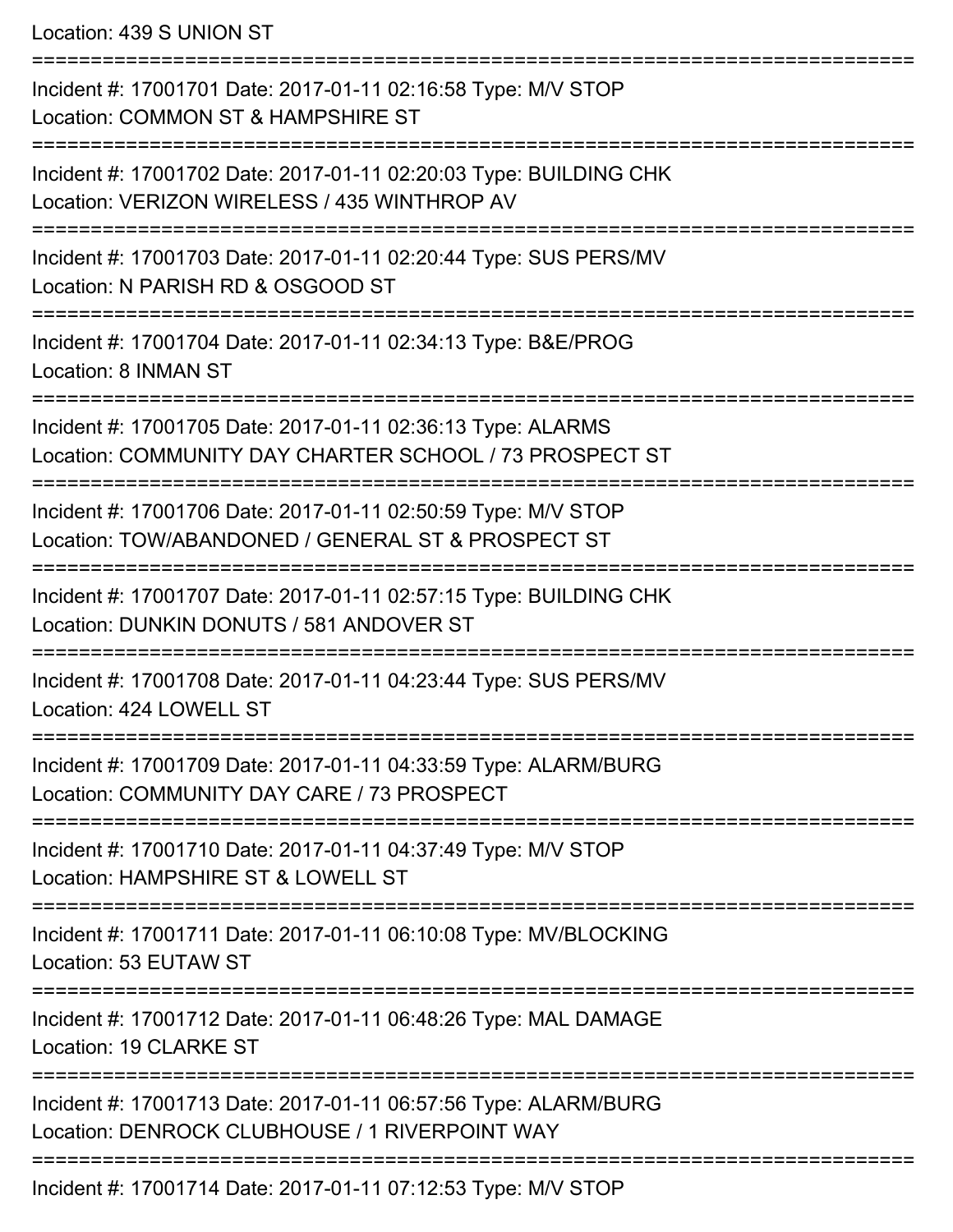=========================================================================== Incident #: 17001715 Date: 2017-01-11 07:14:50 Type: TOW/REPOSSED Location: 32 ABBOTT ST =========================================================================== Incident #: 17001716 Date: 2017-01-11 07:15:24 Type: M/V STOP Location: RIVER POINTE WY & WINTHROP AV =========================================================================== Incident #: 17001717 Date: 2017-01-11 07:29:06 Type: M/V STOP Location: MERRIMACK ST & PARKER ST =========================================================================== Incident #: 17001718 Date: 2017-01-11 07:38:21 Type: M/V STOP Location: MERRIMACK ST & PARKER ST =========================================================================== Incident #: 17001719 Date: 2017-01-11 07:39:51 Type: M/V STOP Location: ANDOVER ST & PARKER ST =========================================================================== Incident #: 17001720 Date: 2017-01-11 07:53:52 Type: M/V STOP Location: BROADWAY & HAVERHILL ST =========================================================================== Incident #: 17001721 Date: 2017-01-11 08:02:11 Type: M/V STOP Location: BROADWAY & WATER ST =========================================================================== Incident #: 17001722 Date: 2017-01-11 08:04:12 Type: B&E/PAST Location: 58 CROSBY ST =========================================================================== Incident #: 17001723 Date: 2017-01-11 08:10:39 Type: AUTO ACC/PED Location: AMESBURY ST & HAVERHILL ST =========================================================================== Incident #: 17001724 Date: 2017-01-11 08:39:53 Type: M/V STOP Location: 141 AMESBURY ST =========================================================================== Incident #: 17001725 Date: 2017-01-11 08:40:47 Type: CK WELL BEING Location: 247 FARNHAM ST =========================================================================== Incident #: 17001726 Date: 2017-01-11 08:51:27 Type: B&E/MV/PAST Location: HAVERHILL ST & WEST ST =========================================================================== Incident #: 17001727 Date: 2017-01-11 08:53:17 Type: ABAND MV Location: FARNHAM ST & FOSTER ST =========================================================================== Incident #: 17001728 Date: 2017-01-11 09:07:51 Type: TOW OF M/V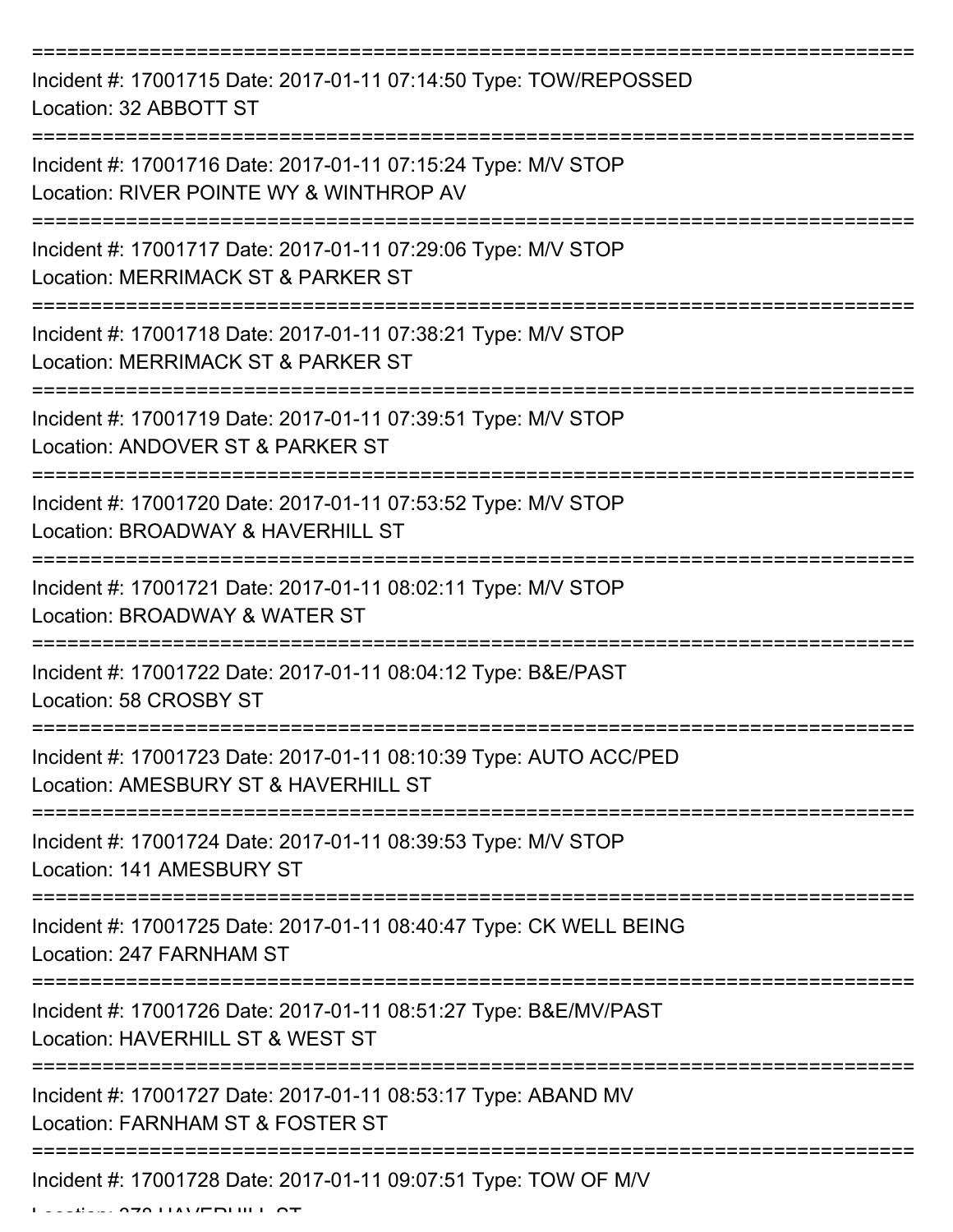| Incident #: 17001729 Date: 2017-01-11 09:19:26 Type: WARRANT SERVE<br>Location: 778 ESSEX ST        |
|-----------------------------------------------------------------------------------------------------|
| Incident #: 17001730 Date: 2017-01-11 09:21:48 Type: AMBULANCE ASSSI<br>Location: 34 WALNUT ST      |
| Incident #: 17001731 Date: 2017-01-11 09:31:53 Type: UNWANTEDGUEST<br>Location: 584 HAVERHILL ST    |
| Incident #: 17001732 Date: 2017-01-11 09:45:49 Type: 209A/SERVE<br>Location: 55 WILMOT ST           |
| Incident #: 17001733 Date: 2017-01-11 10:03:46 Type: TOW OF M/V<br>Location: 175 HAVERHILL ST       |
| Incident #: 17001734 Date: 2017-01-11 10:05:52 Type: NOTIFICATION<br>Location: 163 SALEM ST         |
| Incident #: 17001735 Date: 2017-01-11 10:06:41 Type: NOTIFICATION<br>Location: 148 WILLOW ST        |
| Incident #: 17001736 Date: 2017-01-11 10:09:07 Type: M/V STOP<br>Location: 600 S UNION ST           |
| Incident #: 17001737 Date: 2017-01-11 10:20:46 Type: INVEST CONT<br>Location: 57 SARGENT ST         |
| Incident #: 17001738 Date: 2017-01-11 10:34:30 Type: M/V STOP<br>Location: BOXFORD ST & WINTHROP AV |
| Incident #: 17001739 Date: 2017-01-11 10:36:49 Type: COURT DOC SERVE<br>Location: 270 LAWRENCE ST   |
| Incident #: 17001740 Date: 2017-01-11 10:37:43 Type: M/V STOP<br>Location: ESSEX ST & LAWRENCE ST   |
| Incident #: 17001741 Date: 2017-01-11 10:41:45 Type: NOTIFICATION<br>Location: 52 CROSBY ST         |
| Incident #: 17001742 Date: 2017-01-11 10:48:28 Type: TOW OF M/V                                     |

Location: 22 WOODLAND ST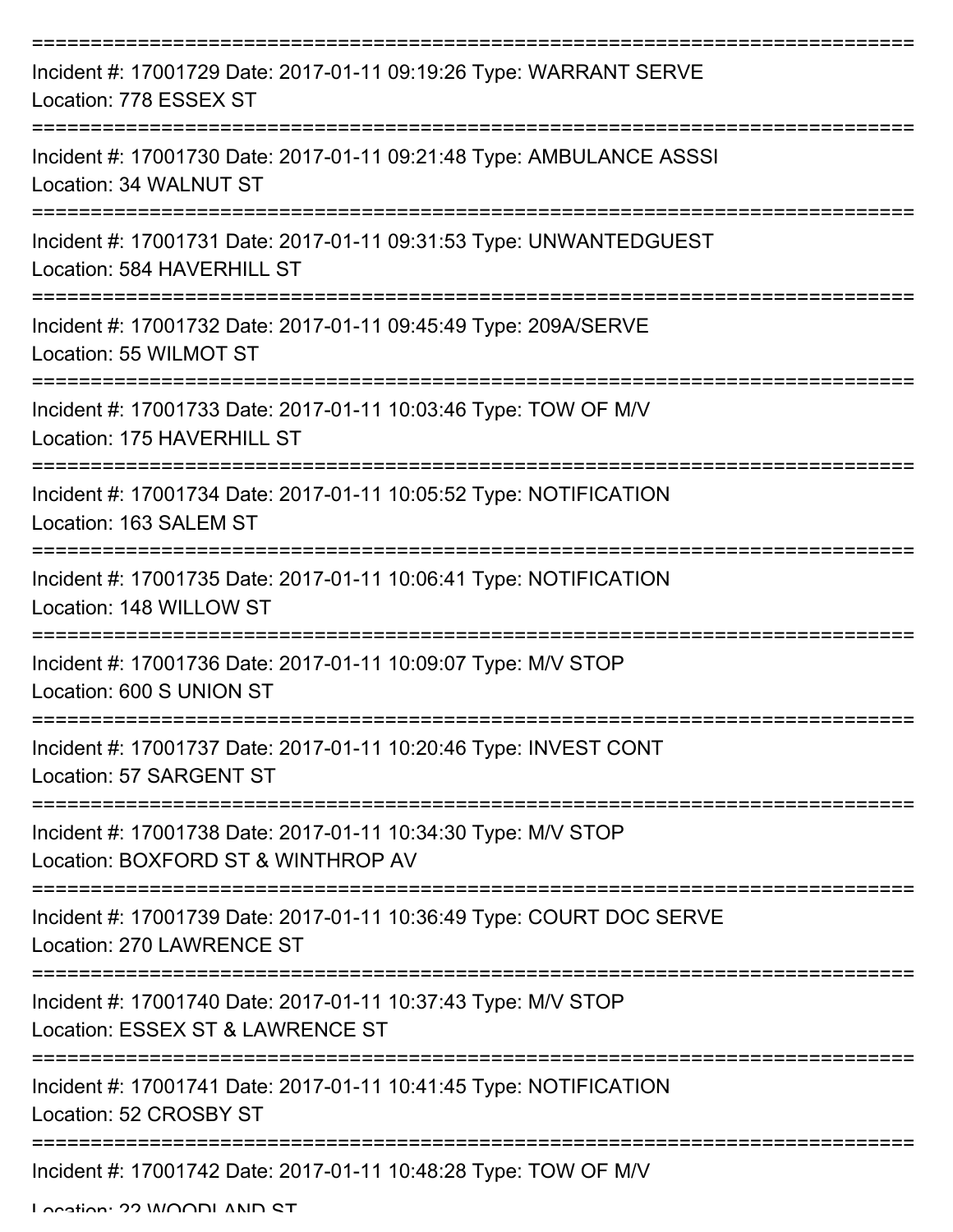| Incident #: 17001743 Date: 2017-01-11 10:49:23 Type: M/V STOP<br>Location: ERVING AV & LAWRENCE ST                                    |
|---------------------------------------------------------------------------------------------------------------------------------------|
| Incident #: 17001744 Date: 2017-01-11 10:55:34 Type: M/V STOP<br>Location: FALMOUTH ST & S UNION ST                                   |
| Incident #: 17001745 Date: 2017-01-11 10:56:09 Type: M/V STOP<br>Location: METHUEN ST & NEWBURY ST                                    |
| Incident #: 17001746 Date: 2017-01-11 11:03:10 Type: M/V STOP<br>Location: 237 BROADWAY                                               |
| Incident #: 17001747 Date: 2017-01-11 11:04:26 Type: M/V STOP<br><b>Location: SOUTH ST</b>                                            |
| Incident #: 17001748 Date: 2017-01-11 11:10:10 Type: M/V STOP<br>Location: SOUTH ST & WEDGEWOOD RD                                    |
| Incident #: 17001749 Date: 2017-01-11 11:15:36 Type: M/V STOP<br>Location: SOUTH ST & WEDGEWOOD RD                                    |
| Incident #: 17001755 Date: 2017-01-11 11:16:43 Type: WARRANT SERVE<br>Location: 34A HIGHLAND ST                                       |
| Incident #: 17001750 Date: 2017-01-11 11:17:42 Type: 209A/SERVE<br>Location: 661 ESSEX ST                                             |
| Incident #: 17001751 Date: 2017-01-11 11:18:19 Type: TRESPASSING<br>Location: 135 WOODLAND ST                                         |
| ========================<br>Incident #: 17001752 Date: 2017-01-11 11:18:57 Type: INVEST CONT<br>Location: FROST SCHOOL / 33 HAMLET ST |
| Incident #: 17001753 Date: 2017-01-11 11:21:37 Type: M/V STOP<br>Location: SOUTH ST                                                   |
| Incident #: 17001754 Date: 2017-01-11 11:23:08 Type: M/V STOP<br>Location: 36 MARBLE AV                                               |
| Incident #: 17001756 Date: 2017-01-11 11:23:16 Type: DISTURBANCE<br>Location: 48 HOLLY ST                                             |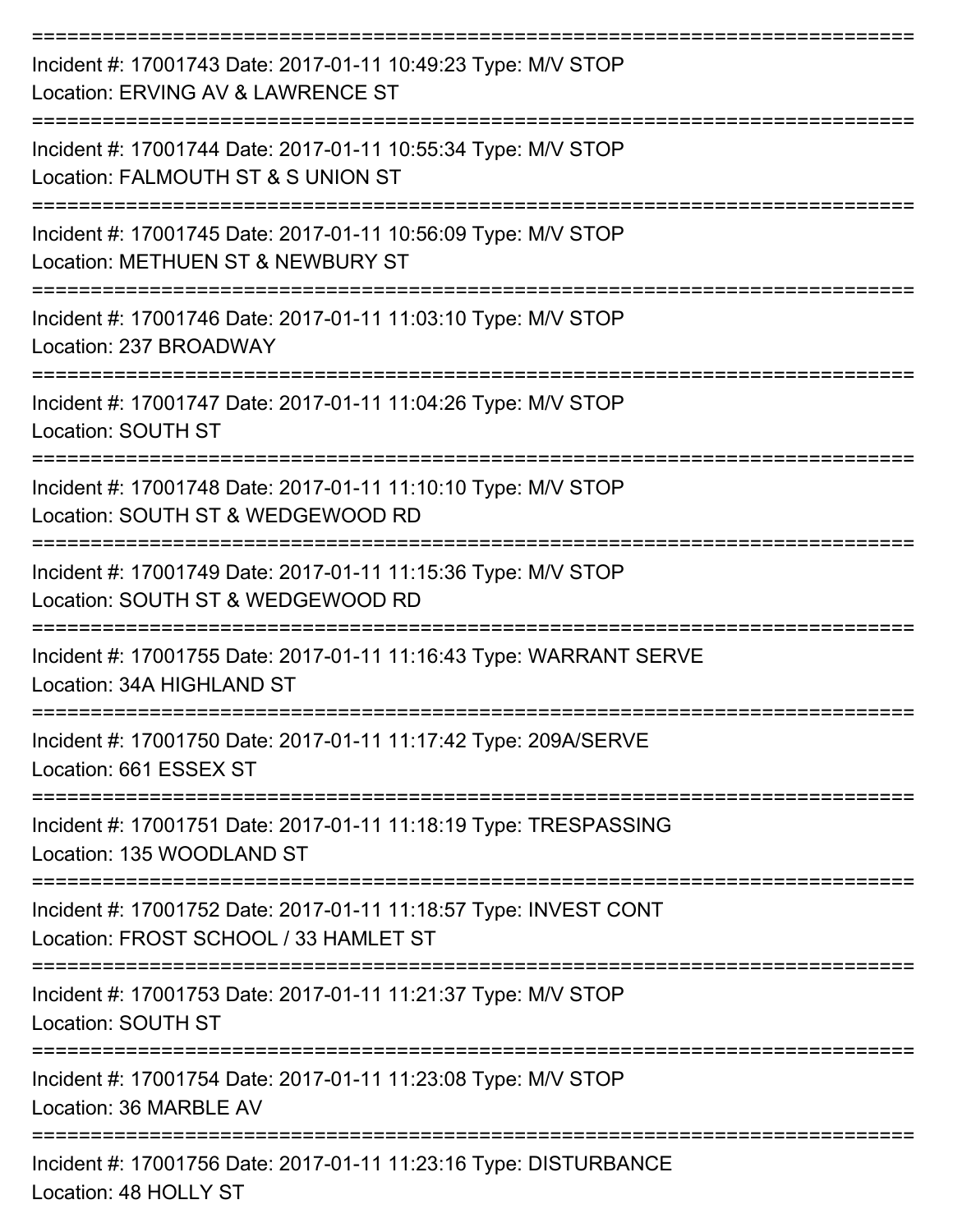| Incident #: 17001757 Date: 2017-01-11 11:26:36 Type: M/V STOP<br>Location: SOUTH ST & WEDGEWOOD RD                         |
|----------------------------------------------------------------------------------------------------------------------------|
| Incident #: 17001758 Date: 2017-01-11 11:31:44 Type: M/V STOP<br>Location: SOUTH ST & WEDGEWOOD RD                         |
| Incident #: 17001759 Date: 2017-01-11 11:37:48 Type: M/V STOP<br>Location: SOUTH ST & WEDGEWOOD RD<br>==================== |
| Incident #: 17001760 Date: 2017-01-11 11:38:11 Type: 209A/SERVE<br>Location: 570B HAVERHILL ST<br>======================   |
| Incident #: 17001761 Date: 2017-01-11 11:40:47 Type: ASSIST FIRE<br>Location: 185 NEWBURY ST                               |
| Incident #: 17001762 Date: 2017-01-11 11:43:55 Type: M/V STOP<br>Location: SOUTH ST & WEDGEWOOD RD                         |
| :=====================<br>Incident #: 17001763 Date: 2017-01-11 11:48:05 Type: 209A/SERVE<br>Location: 34 OREGON AV        |
| Incident #: 17001764 Date: 2017-01-11 11:49:59 Type: M/V STOP<br>Location: SOUTH ST & WEDGEWOOD RD                         |
| Incident #: 17001765 Date: 2017-01-11 11:53:36 Type: M/V STOP<br>Location: SOUTH ST & WEDGEWOOD RD                         |
| Incident #: 17001766 Date: 2017-01-11 11:53:55 Type: STOL/MV/PAS<br>Location: 222 ESSEX ST                                 |
| Incident #: 17001767 Date: 2017-01-11 11:55:45 Type: 209A/SERVE<br>Location: 82 BERNARD AV                                 |
| Incident #: 17001768 Date: 2017-01-11 11:57:12 Type: ASSSIT OTHER PD<br>Location: 33 HAMLET                                |
| Incident #: 17001769 Date: 2017-01-11 11:57:42 Type: PARK & WALK<br>Location: BRADFORD ST & BROADWAY                       |
| Incident #: 17001770 Date: 2017-01-11 12:03:25 Type: 209A/SERVE<br>Location: 6 SCHOOL ST                                   |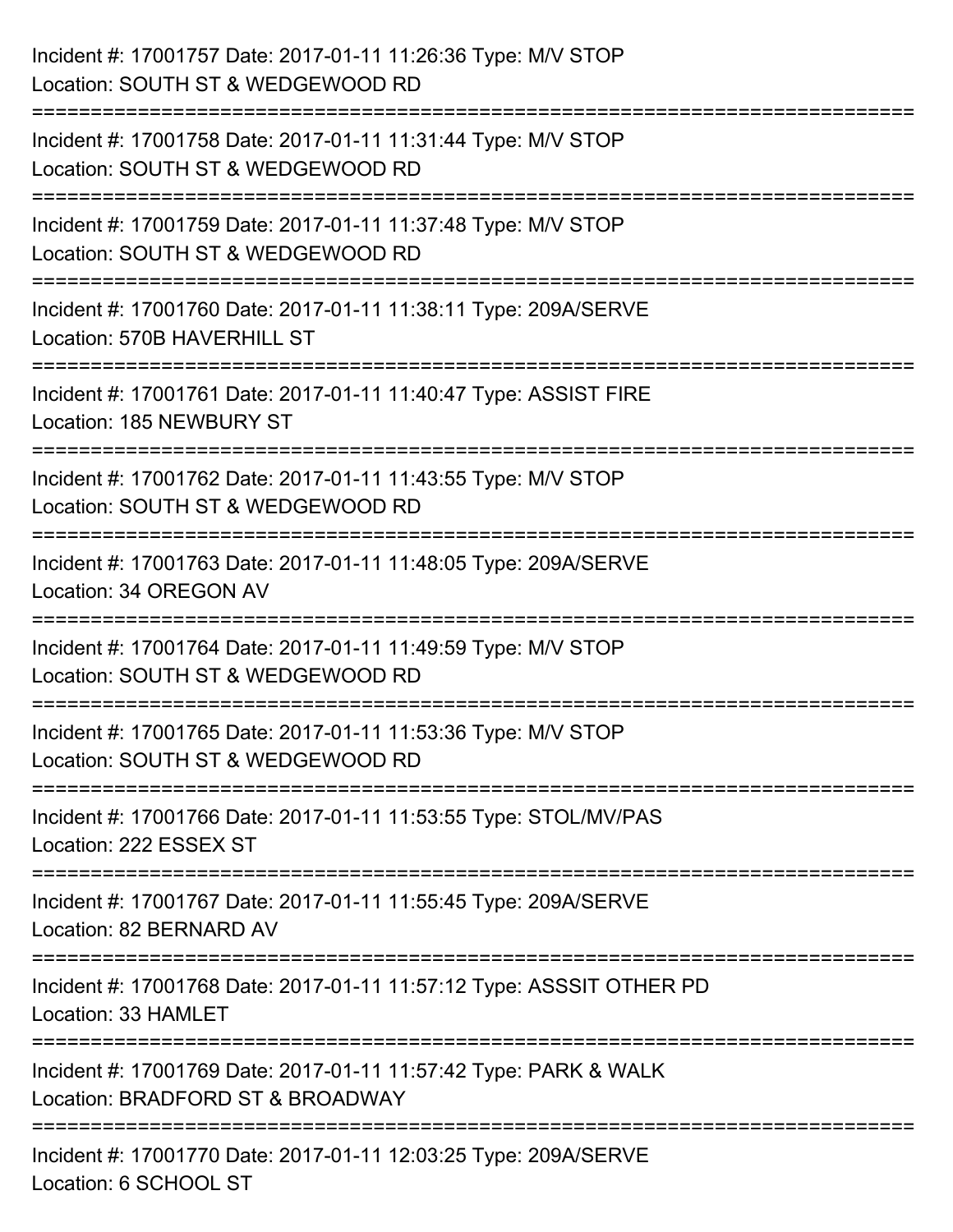| Incident #: 17001771 Date: 2017-01-11 12:05:31 Type: M/V STOP<br>Location: SOUTH ST & WEDGEWOOD RD                                 |
|------------------------------------------------------------------------------------------------------------------------------------|
| :============================<br>Incident #: 17001772 Date: 2017-01-11 12:11:01 Type: M/V STOP<br>Location: EASTON ST & S BROADWAY |
| Incident #: 17001773 Date: 2017-01-11 12:14:26 Type: DOMESTIC/PAST<br>Location: 63 WARREN ST                                       |
| Incident #: 17001774 Date: 2017-01-11 12:22:20 Type: M/V STOP<br>Location: GRAFTON ST & WINTHROP AV                                |
| Incident #: 17001775 Date: 2017-01-11 12:28:16 Type: M/V STOP<br>Location: GRAFTON ST & WINTHROP AV                                |
| Incident #: 17001776 Date: 2017-01-11 12:30:22 Type: INVESTIGATION<br>Location: COMMON ST & LAWRENCE ST<br>======================  |
| Incident #: 17001777 Date: 2017-01-11 12:32:55 Type: ASSSIT OTHER PD<br>Location: 2 APPLETON ST<br>-------------------------       |
| Incident #: 17001778 Date: 2017-01-11 12:49:18 Type: COURT DOC SERVE<br>Location: 68 W DALTON ST                                   |
| Incident #: 17001779 Date: 2017-01-11 13:01:22 Type: ANIMAL COMPL<br>Location: 436 S BROADWAY                                      |
| Incident #: 17001784 Date: 2017-01-11 13:11:34 Type: CIVIL PROB<br>Location: 59 BROOK ST #1 FL 1                                   |
| Incident #: 17001780 Date: 2017-01-11 13:12:39 Type: SHOPLIFTING<br>Location: FAMILY DOLLAR / 700 ESSEX ST                         |
| Incident #: 17001781 Date: 2017-01-11 13:16:51 Type: M/V STOP<br>Location: METHUEN ST & NEWBURY ST                                 |
| Incident #: 17001783 Date: 2017-01-11 13:20:46 Type: SEX OFFENDER<br>Location: 139 UNION ST                                        |
| Incident #: 17001782 Date: 2017-01-11 13:23:53 Type: INVESTIGATION<br>Location: LAWRENCE HIGH SCHOOL / 70 N PARISH RD              |

===========================================================================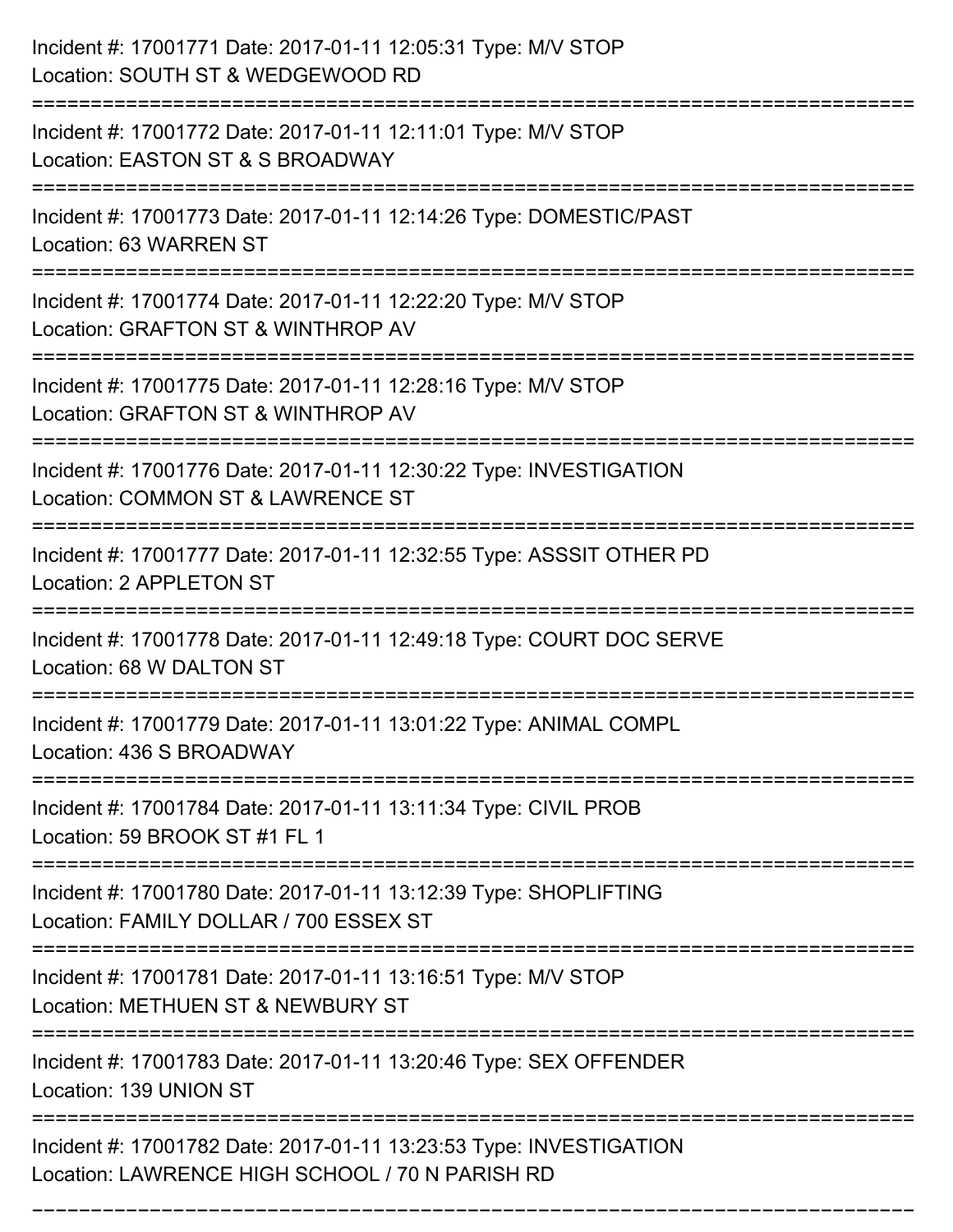| Incident #: 17001787 Date: 2017-01-11 13:34:35 Type: 209A/VIOLATION<br>Location: 137 WARWICK ST #2                                 |
|------------------------------------------------------------------------------------------------------------------------------------|
| Incident #: 17001786 Date: 2017-01-11 13:37:36 Type: ANIMAL COMPL<br>Location: 49 IRENE ST                                         |
| Incident #: 17001785 Date: 2017-01-11 13:37:47 Type: M/V STOP<br>Location: 31 WINTHROP AV                                          |
| Incident #: 17001788 Date: 2017-01-11 13:40:59 Type: M/V STOP<br>Location: BROADWAY & LOWELL ST                                    |
| Incident #: 17001790 Date: 2017-01-11 13:46:28 Type: MISSING PERS<br>Location: 378 LOWELL ST #2                                    |
| Incident #: 17001789 Date: 2017-01-11 13:50:55 Type: M/V STOP<br>Location: BROADWAY & CONCORD ST                                   |
| Incident #: 17001791 Date: 2017-01-11 13:58:45 Type: MEDIC SUPPORT<br>Location: 15 N PARISH RD<br>================================ |
| Incident #: 17001792 Date: 2017-01-11 13:59:48 Type: M/V STOP<br>Location: BROADWAY & CONCORD ST                                   |
| Incident #: 17001793 Date: 2017-01-11 14:03:00 Type: M/V STOP<br>Location: BROADWAY & LOWELL ST                                    |
| Incident #: 17001795 Date: 2017-01-11 14:08:10 Type: LARCENY/PAST<br>Location: 60 ISLAND ST                                        |
| Incident #: 17001794 Date: 2017-01-11 14:12:58 Type: TEST QED<br>Location: 121 MT VERNON ST                                        |
| Incident #: 17001796 Date: 2017-01-11 14:15:00 Type: INVEST CONT<br>Location: 88 BAILEY ST                                         |
| Incident #: 17001797 Date: 2017-01-11 14:16:07 Type: M/V STOP<br>Location: BROADWAY & LOWELL ST                                    |
| Incident #: 17001798 Date: 2017-01-11 14:17:58 Type: M/V STOP<br>Location: BROADWAY & LOWELL ST                                    |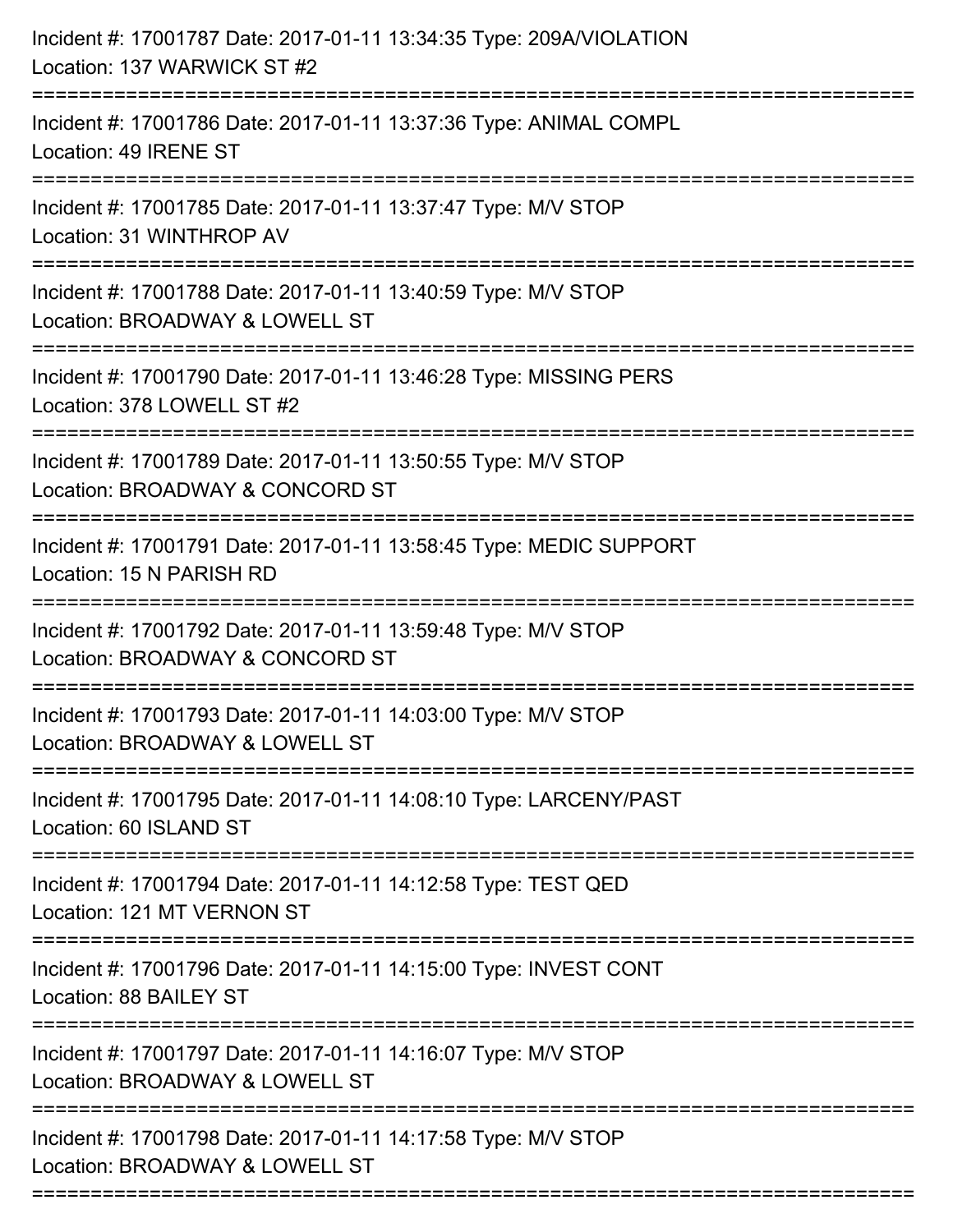Location: 4 BERNARD AV FL 1ST

| Incident #: 17001799 Date: 2017-01-11 14:21:08 Type: M/V STOP<br>Location: JACKSON ST & PARK ST                                  |
|----------------------------------------------------------------------------------------------------------------------------------|
| Incident #: 17001801 Date: 2017-01-11 14:23:56 Type: M/V STOP<br>Location: E HAVERHILL ST & FERRY ST                             |
| Incident #: 17001802 Date: 2017-01-11 14:25:50 Type: M/V STOP<br>Location: BROADWAY & LOWELL ST                                  |
| Incident #: 17001803 Date: 2017-01-11 14:33:10 Type: M/V STOP<br>Location: FERRY ST & LESLIE ST                                  |
| Incident #: 17001804 Date: 2017-01-11 14:38:20 Type: M/V STOP<br>Location: BROADWAY & LOWELL ST                                  |
| ==================<br>Incident #: 17001805 Date: 2017-01-11 14:39:35 Type: SUS PERS/MV<br>Location: 298 HIGH ST                  |
| Incident #: 17001806 Date: 2017-01-11 14:40:35 Type: SUS PERS/MV<br>Location: 11 BALLARD WY                                      |
| Incident #: 17001807 Date: 2017-01-11 14:40:48 Type: HARASSMENT<br><b>Location: 26 STEARNS AV</b>                                |
| Incident #: 17001808 Date: 2017-01-11 14:41:59 Type: GENERAL SERV<br>Location: 157 MAY ST                                        |
| Incident #: 17001809 Date: 2017-01-11 14:46:33 Type: THREATS<br>Location: 28 LAKE ST                                             |
| Incident #: 17001811 Date: 2017-01-11 14:48:19 Type: DRUG VIO<br>Location: BOSTON ST                                             |
| ======================<br>Incident #: 17001810 Date: 2017-01-11 14:50:29 Type: SHOTS FIRED<br>Location: ARLINGTON ST & CENTRE ST |
| Incident #: 17001813 Date: 2017-01-11 14:53:53 Type: SUS PERS/MV<br>Location: 128 BOXFORD ST                                     |
|                                                                                                                                  |

Incident #: 17001812 Date: 2017 01 11 14:53:59 Type: ANIMAL COMPL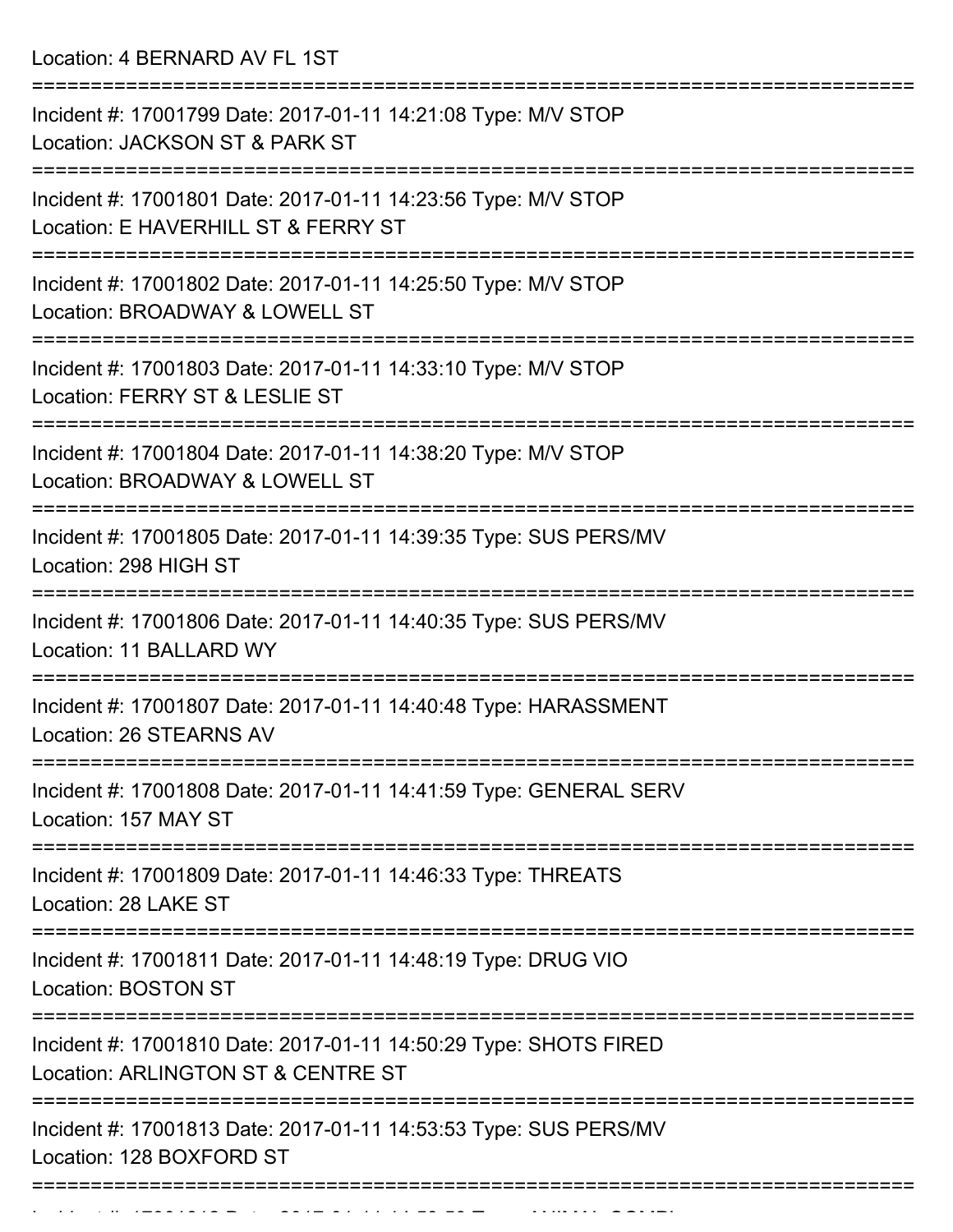Location: 73 BUTLER ST

| Incident #: 17001814 Date: 2017-01-11 15:01:40 Type: 209A/VIOLATION<br>Location: 137 WARWICK ST #2                |
|-------------------------------------------------------------------------------------------------------------------|
| Incident #: 17001815 Date: 2017-01-11 15:13:45 Type: M/V STOP<br>Location: BROADWAY & LOWELL ST                   |
| Incident #: 17001816 Date: 2017-01-11 15:17:52 Type: M/V STOP<br>Location: BROADWAY & LOWELL ST                   |
| Incident #: 17001818 Date: 2017-01-11 15:20:02 Type: MAL DAMAGE<br>Location: 39 FOSTER ST                         |
| Incident #: 17001817 Date: 2017-01-11 15:26:16 Type: M/V STOP<br>Location: BROADWAY & LOWELL ST                   |
| Incident #: 17001819 Date: 2017-01-11 15:31:25 Type: M/V STOP<br>Location: BROADWAY & LOWELL ST                   |
| Incident #: 17001820 Date: 2017-01-11 15:34:14 Type: MEDIC SUPPORT<br>Location: 56 SPRINGFIELD ST #1              |
| Incident #: 17001821 Date: 2017-01-11 15:34:42 Type: AUTO ACC/UNK PI<br>Location: CENTRAL BRIDGE / 0 MERRIMACK ST |
| Incident #: 17001822 Date: 2017-01-11 15:46:33 Type: M/V STOP<br>Location: BROADWAY & LOWELL ST                   |
| Incident #: 17001823 Date: 2017-01-11 15:48:52 Type: M/V STOP<br>Location: SALEM & BLANCHARD                      |
| Incident #: 17001824 Date: 2017-01-11 15:53:19 Type: M/V STOP<br>Location: BROADWAY & LOWELL ST                   |
| Incident #: 17001825 Date: 2017-01-11 16:03:13 Type: DOMESTIC/PROG<br>Location: 35 COMMON ST                      |
| Incident #: 17001826 Date: 2017-01-11 16:06:40 Type: SUS PERS/MV<br>Location: 4 ALLSTON ST                        |
|                                                                                                                   |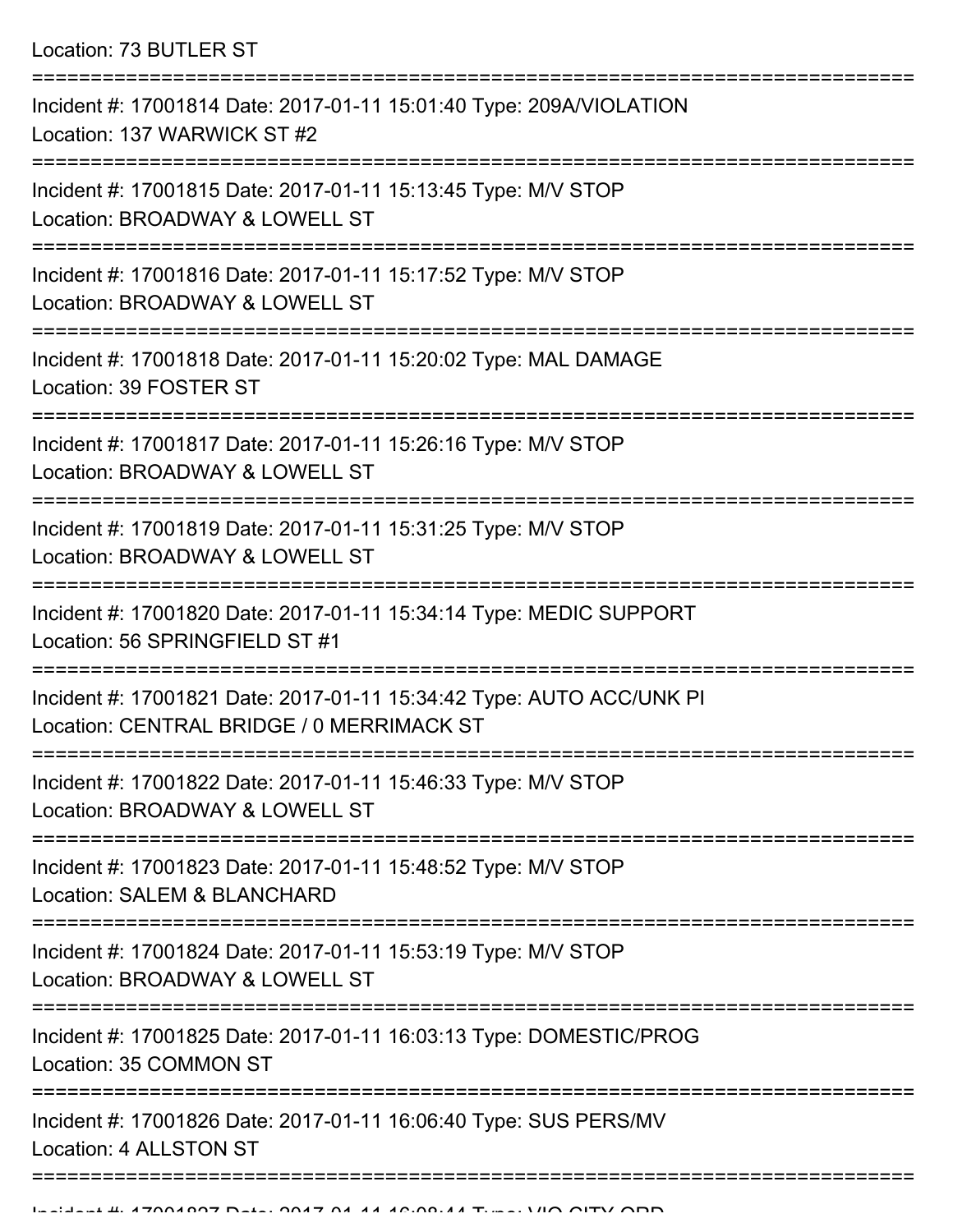| Location: 71 TOWER HILL ST                                                                                                           |
|--------------------------------------------------------------------------------------------------------------------------------------|
| Incident #: 17001828 Date: 2017-01-11 16:11:25 Type: M/V STOP<br>Location: 187 BROADWAY                                              |
| Incident #: 17001831 Date: 2017-01-11 16:12:16 Type: CK WELL BEING<br>Location: 391 CHESTNUT ST #130                                 |
| Incident #: 17001829 Date: 2017-01-11 16:14:39 Type: SUS PERS/MV<br>Location: FERRY ST & SUMNER AV<br>;============================= |
| Incident #: 17001830 Date: 2017-01-11 16:16:48 Type: M/V STOP<br>Location: 551 COMMON ST                                             |
| Incident #: 17001832 Date: 2017-01-11 16:20:51 Type: DOMESTIC/PROG<br>Location: 34 ALBION ST                                         |
| Incident #: 17001834 Date: 2017-01-11 16:22:40 Type: 911 HANG UP<br>Location: 25C BROMFIELD ST FL 2                                  |
| Incident #: 17001833 Date: 2017-01-11 16:23:01 Type: M/V STOP<br>Location: BROADWAY & ESSEX ST                                       |
| Incident #: 17001835 Date: 2017-01-11 16:30:11 Type: M/V STOP<br>Location: ESSEX ST & HAMPSHIRE ST                                   |
| Incident #: 17001836 Date: 2017-01-11 16:30:55 Type: M/V STOP<br>Location: BROADWAY & CANAL ST                                       |
| Incident #: 17001837 Date: 2017-01-11 16:31:41 Type: M/V STOP<br>Location: BROADWAY & LOWELL ST                                      |
| Incident #: 17001838 Date: 2017-01-11 16:35:54 Type: M/V STOP<br>Location: DAISY ST & HOLLY ST                                       |
| Incident #: 17001839 Date: 2017-01-11 16:36:57 Type: 209A/SERVE<br>Location: 121 MT VERNON ST                                        |
| Incident #: 17001840 Date: 2017-01-11 16:38:43 Type: M/V STOP<br>Location: BROADWAY & PARK ST                                        |
|                                                                                                                                      |

Incident #: 17001841 Date: 2017-01-11 16:40:41 Type: INVESTIGATION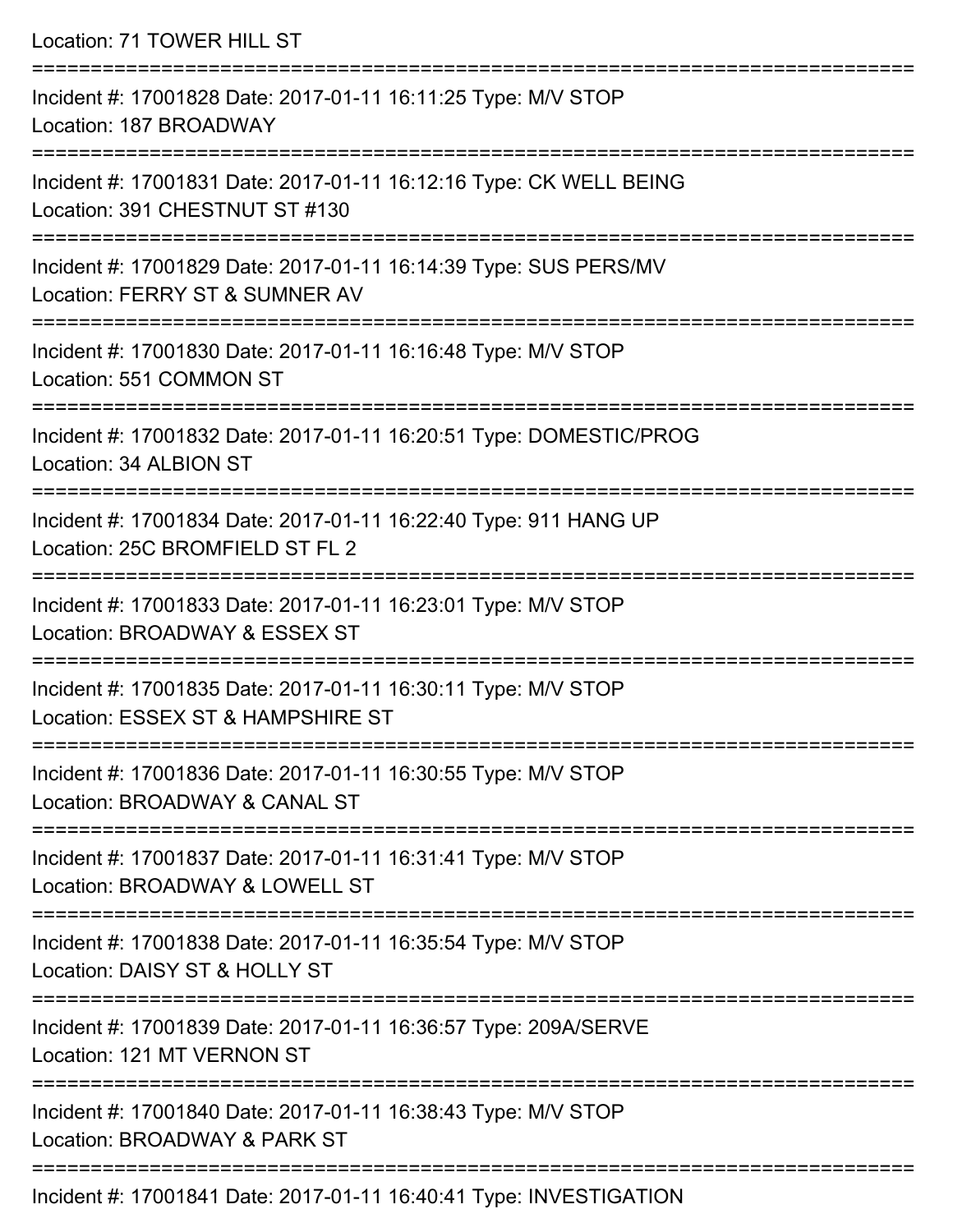| Incident #: 17001842 Date: 2017-01-11 16:43:26 Type: SUICIDE ATTEMPT<br>Location: 34 ALBION ST                                            |
|-------------------------------------------------------------------------------------------------------------------------------------------|
| Incident #: 17001843 Date: 2017-01-11 16:46:46 Type: M/V STOP<br>Location: 1 BROADWAY                                                     |
| Incident #: 17001844 Date: 2017-01-11 16:47:37 Type: M/V STOP<br>Location: BROADWAY & CONCORD ST                                          |
| Incident #: 17001845 Date: 2017-01-11 16:47:58 Type: M/V STOP<br>Location: ACTON ST & BROADWAY                                            |
| Incident #: 17001846 Date: 2017-01-11 16:51:38 Type: M/V STOP<br>Location: 342 BROADWAY                                                   |
| Incident #: 17001847 Date: 2017-01-11 16:53:06 Type: M/V STOP<br>Location: 107 PARK ST                                                    |
| :=====================================<br>Incident #: 17001850 Date: 2017-01-11 16:53:11 Type: LIC PLATE STO<br>Location: 141 AMESBURY ST |
| Incident #: 17001848 Date: 2017-01-11 16:53:23 Type: M/V STOP<br>Location: BROADWAY & ESSEX ST                                            |
| Incident #: 17001849 Date: 2017-01-11 16:54:39 Type: M/V STOP<br>Location: HAVERHILL ST & LAWRENCE ST                                     |
| Incident #: 17001851 Date: 2017-01-11 16:58:53 Type: M/V STOP<br><b>Location: 94 LAWRENCE ST</b>                                          |
| Incident #: 17001852 Date: 2017-01-11 17:03:16 Type: M/V STOP<br>Location: 406 BROADWAY                                                   |
| Incident #: 17001853 Date: 2017-01-11 17:10:07 Type: M/V STOP<br>Location: PARK ST & RHINE ST                                             |
| Incident #: 17001854 Date: 2017-01-11 17:14:46 Type: M/V STOP<br>Location: ACTON ST & BROADWAY                                            |
| Incident #: 17001855 Date: 2017-01-11 17:16:57 Type: M/V STOP                                                                             |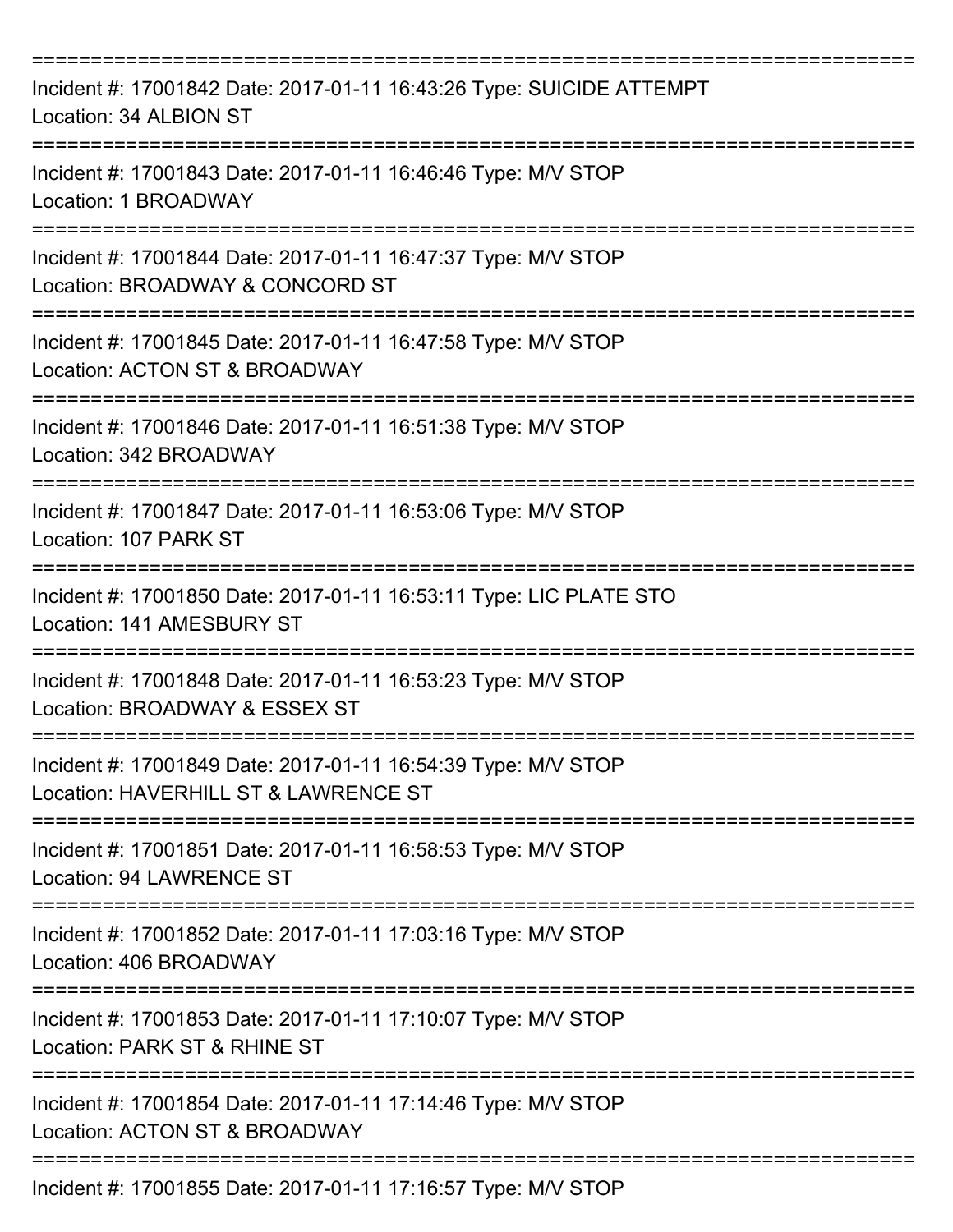| Incident #: 17001856 Date: 2017-01-11 17:17:18 Type: M/V STOP<br>Location: 143 BENNINGTON ST          |
|-------------------------------------------------------------------------------------------------------|
| Incident #: 17001857 Date: 2017-01-11 17:18:00 Type: AUTO ACC/NO PI<br>Location: ACTON ST & BROADWAY  |
| Incident #: 17001858 Date: 2017-01-11 17:25:46 Type: M/V STOP<br>Location: 187 BROADWAY               |
| Incident #: 17001859 Date: 2017-01-11 17:26:45 Type: B&E/PROG<br>Location: 250 CANAL ST               |
| Incident #: 17001860 Date: 2017-01-11 17:27:23 Type: DISTURBANCE<br>Location: 383 CHESTNUT ST #137    |
| Incident #: 17001862 Date: 2017-01-11 17:29:15 Type: ALARM/BURG<br>Location: 50 PLEASANT ST           |
| Incident #: 17001861 Date: 2017-01-11 17:29:40 Type: M/V STOP<br>Location: 109 STEARNS AV             |
| Incident #: 17001863 Date: 2017-01-11 17:32:16 Type: AUTO ACC/PED<br>Location: 191 PROSPECT ST        |
| Incident #: 17001864 Date: 2017-01-11 17:32:25 Type: MEDIC SUPPORT<br>Location: 73 BROOKFIELD ST FL 3 |
| Incident #: 17001865 Date: 2017-01-11 17:35:18 Type: M/V STOP<br>Location: 205 BROADWAY               |
| Incident #: 17001866 Date: 2017-01-11 17:42:09 Type: M/V STOP<br>Location: BENNINGTON ST & FERN ST    |
| Incident #: 17001867 Date: 2017-01-11 17:49:27 Type: HIT & RUN M/V<br>Location: 160 WINTHROP AV       |
| Incident #: 17001868 Date: 2017-01-11 17:54:18 Type: M/V STOP<br>Location: RTE 114 & BOXFORD ST       |
| Incident #: 17001869 Date: 2017-01-11 17:56:14 Type: GENERAL SERV                                     |

 $L = L$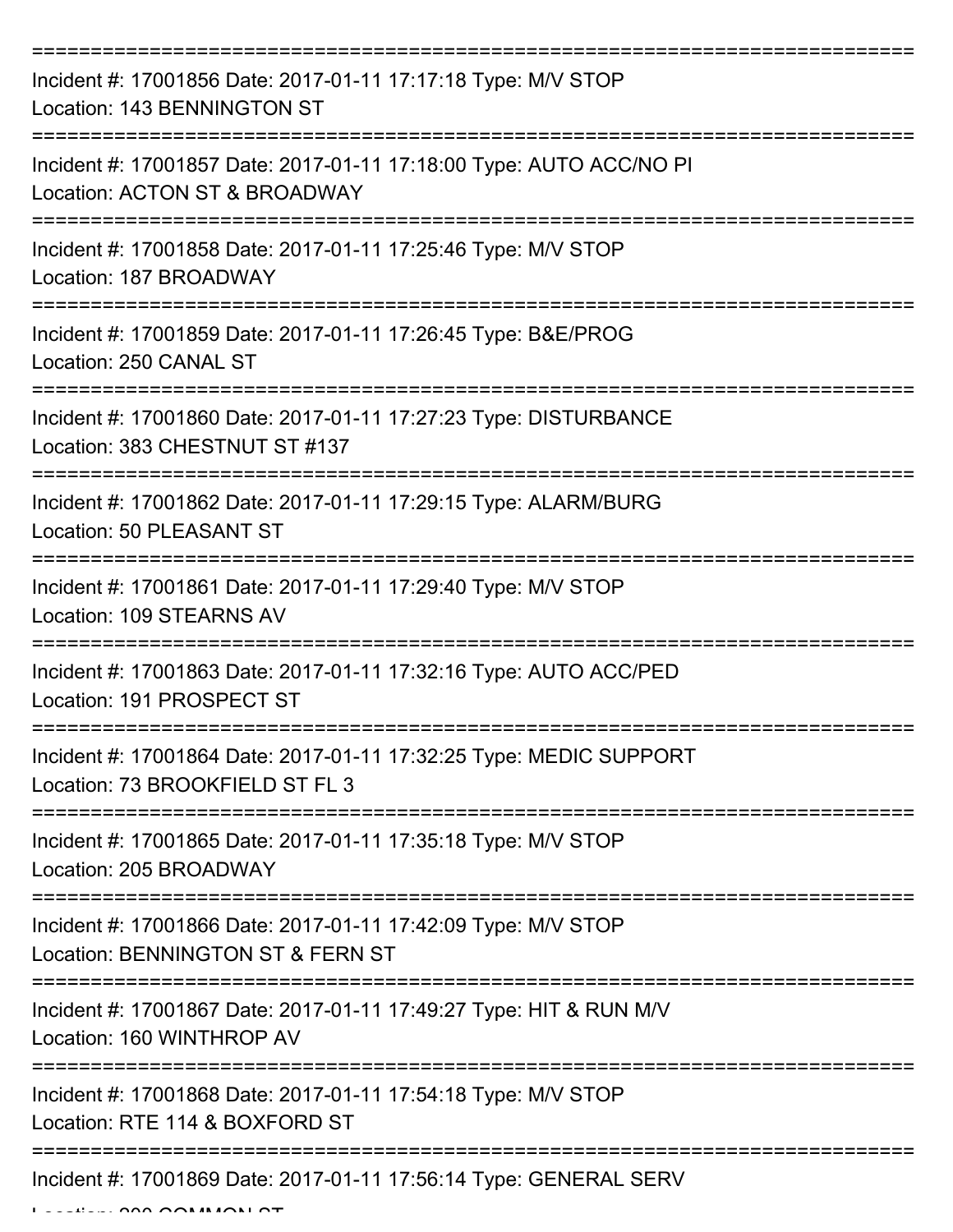| Incident #: 17001870 Date: 2017-01-11 17:58:01 Type: M/V STOP<br>Location: CANAL ST & MILL ST                                         |
|---------------------------------------------------------------------------------------------------------------------------------------|
| Incident #: 17001871 Date: 2017-01-11 18:01:04 Type: INVEST CONT<br>Location: 599 ANDOVER ST                                          |
| Incident #: 17001872 Date: 2017-01-11 18:03:28 Type: UNKNOWN PROB<br>Location: 3 W LAUREL ST #REAR                                    |
| Incident #: 17001873 Date: 2017-01-11 18:07:09 Type: M/V STOP<br>Location: BOXFORD ST & WINTHROP AV                                   |
| Incident #: 17001875 Date: 2017-01-11 18:09:24 Type: MEDIC SUPPORT<br>Location: MCDONALDS / 50 BROADWAY                               |
| Incident #: 17001874 Date: 2017-01-11 18:09:32 Type: M/V STOP<br>Location: HAVERHILL ST & WEST ST                                     |
| Incident #: 17001876 Date: 2017-01-11 18:11:20 Type: M/V STOP<br>Location: LAWRENCE ST & PARK ST                                      |
| Incident #: 17001877 Date: 2017-01-11 18:15:51 Type: M/V STOP<br>Location: MERRIMACK ST & S UNION ST                                  |
| Incident #: 17001878 Date: 2017-01-11 18:19:37 Type: M/V STOP<br>Location: GENERAL ST & PROSPECT ST                                   |
| Incident #: 17001880 Date: 2017-01-11 18:20:15 Type: DOMESTIC/PROG<br>Location: 109 SHAWSHEEN RD                                      |
| Incident #: 17001879 Date: 2017-01-11 18:20:26 Type: M/V STOP<br>Location: BROADWAY & ESSEX ST                                        |
| Incident #: 17001882 Date: 2017-01-11 18:22:26 Type: B&E/PAST<br>Location: 100 PARK ST FL 3                                           |
| Incident #: 17001881 Date: 2017-01-11 18:22:40 Type: M/V STOP<br>Location: BROOKFIELD ST & CHESTER ST                                 |
| ==============================<br>----------------------------------<br>Incident #: 17001883 Date: 2017-01-11 18:26:28 Type: M/V STOP |

Location: PARK ST & SARATOGA ST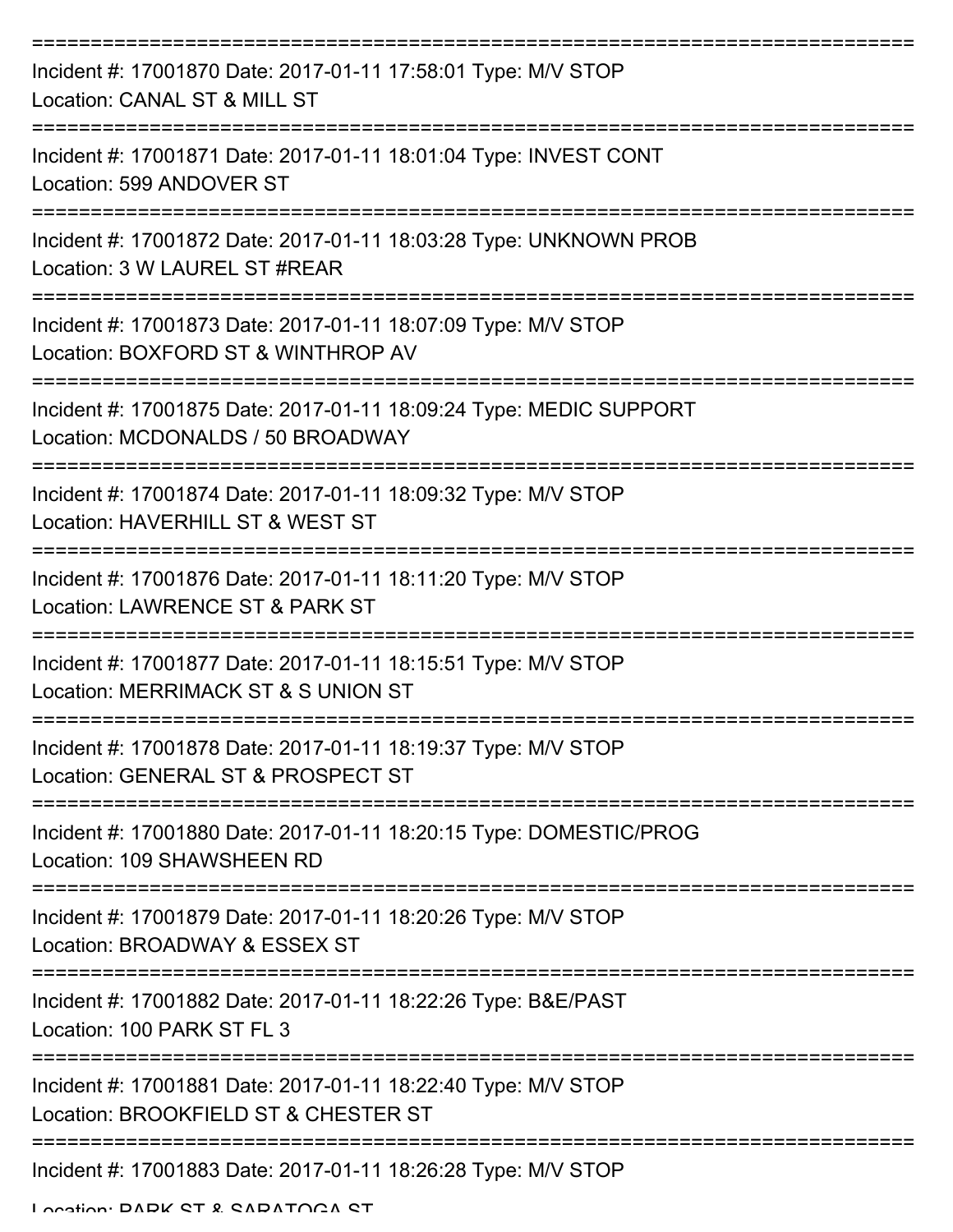| Incident #: 17001884 Date: 2017-01-11 18:27:17 Type: SUS PERS/MV<br><b>Location: WACHUSETTS AV</b>                     |
|------------------------------------------------------------------------------------------------------------------------|
| Incident #: 17001885 Date: 2017-01-11 18:33:28 Type: M/V STOP<br>Location: HAMPSHIRE ST & LOWELL ST                    |
| Incident #: 17001886 Date: 2017-01-11 18:43:19 Type: M/V STOP<br>Location: ARLINGTON ST & HAMPSHIRE ST                 |
| Incident #: 17001887 Date: 2017-01-11 18:45:29 Type: M/V STOP<br>Location: BROADWAY & HAVERHILL ST                     |
| Incident #: 17001888 Date: 2017-01-11 18:45:48 Type: DOMESTIC/PROG<br>Location: 18 HOLTON ST FL 1                      |
| Incident #: 17001889 Date: 2017-01-11 18:54:49 Type: M/V STOP<br>Location: LAWRENCE ST & PARK ST                       |
| Incident #: 17001890 Date: 2017-01-11 18:59:04 Type: MISSING PERS<br>Location: 185 NEWBURY ST                          |
| Incident #: 17001891 Date: 2017-01-11 19:03:59 Type: M/V STOP<br>Location: 190 ESSEX ST                                |
| Incident #: 17001892 Date: 2017-01-11 19:12:31 Type: GENERAL SERV<br>Location: 45 ATKINSON ST                          |
| Incident #: 17001893 Date: 2017-01-11 19:28:44 Type: M/V STOP<br>Location: ESSEX ST & NEWBURY ST                       |
| Incident #: 17001894 Date: 2017-01-11 19:30:43 Type: EXTRA SURVEIL<br>Location: HAFFNERS GAS STATION / 262 LAWRENCE ST |
| Incident #: 17001895 Date: 2017-01-11 19:35:01 Type: HIT & RUN M/V<br>Location: CANAL ST & UNION ST                    |
| Incident #: 17001896 Date: 2017-01-11 19:39:29 Type: M/V STOP<br>Location: 197 NEWBURY ST                              |
| Incident #: 17001897 Date: 2017-01-11 19:52:22 Type: MV/BLOCKING<br>Location: 112 MARSTON ST                           |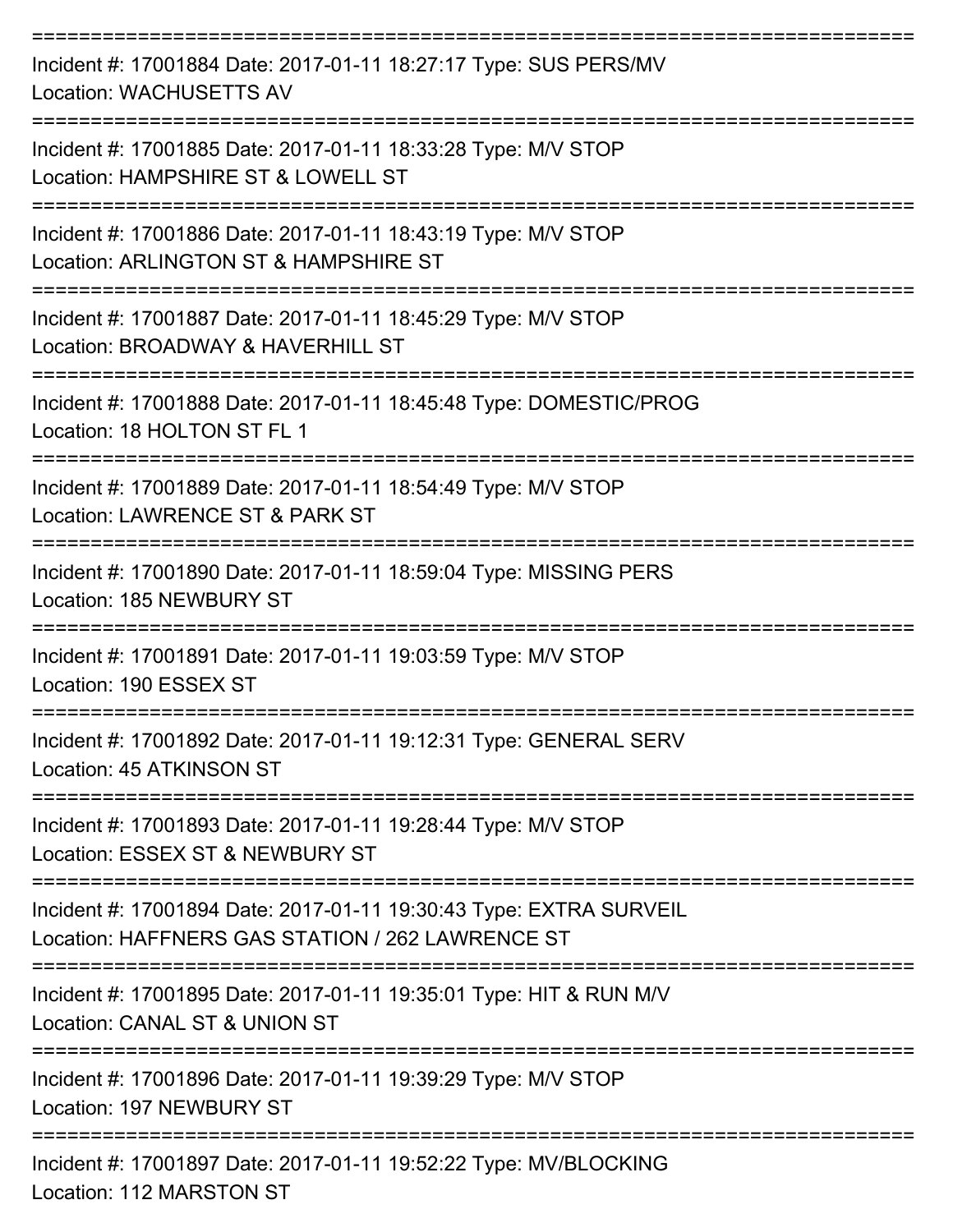| Incident #: 17001898 Date: 2017-01-11 19:57:39 Type: SUS PERS/MV<br>Location: SPEEDWAY / 500 S UNION ST                  |
|--------------------------------------------------------------------------------------------------------------------------|
| :======================<br>Incident #: 17001899 Date: 2017-01-11 20:07:03 Type: DISTURBANCE<br>Location: 56 GROTON ST #1 |
| Incident #: 17001900 Date: 2017-01-11 20:11:11 Type: SUS PERS/MV<br>Location: 49 WILLOW ST                               |
| Incident #: 17001901 Date: 2017-01-11 20:23:06 Type: DOMESTIC/PROG<br>Location: 113 S UNION ST FL 2                      |
| Incident #: 17001902 Date: 2017-01-11 20:30:33 Type: M/V STOP<br>Location: S BROADWAY & SALEM ST<br>=================    |
| Incident #: 17001903 Date: 2017-01-11 20:39:52 Type: AUTO ACC/NO PI<br>Location: DENNYS / 160 WINTHROP AV                |
| Incident #: 17001904 Date: 2017-01-11 20:45:39 Type: GUN CALL<br>Location: 77 S UNION ST #107                            |
| Incident #: 17001905 Date: 2017-01-11 21:04:05 Type: TOW/REPOSSED<br>Location: 110 WACHUSETTS AV                         |
| Incident #: 17001906 Date: 2017-01-11 21:14:58 Type: M/V STOP<br>Location: MARKET ST & PARKER ST                         |
| Incident #: 17001907 Date: 2017-01-11 21:16:16 Type: M/V STOP<br>Location: S BROADWAY & WEARE ST                         |
| Incident #: 17001908 Date: 2017-01-11 21:20:19 Type: SUS PERS/MV<br>Location: BERKELEY ST & PARK ST                      |
| Incident #: 17001909 Date: 2017-01-11 21:46:02 Type: M/V STOP<br>Location: 342 BROADWAY                                  |
| Incident #: 17001910 Date: 2017-01-11 21:50:21 Type: M/V STOP<br>Location: 370 BROADWAY                                  |
| Incident #: 17001911 Date: 2017-01-11 22:01:28 Type: M/V STOP<br>Location: BROADWAY & MANCHESTER ST                      |